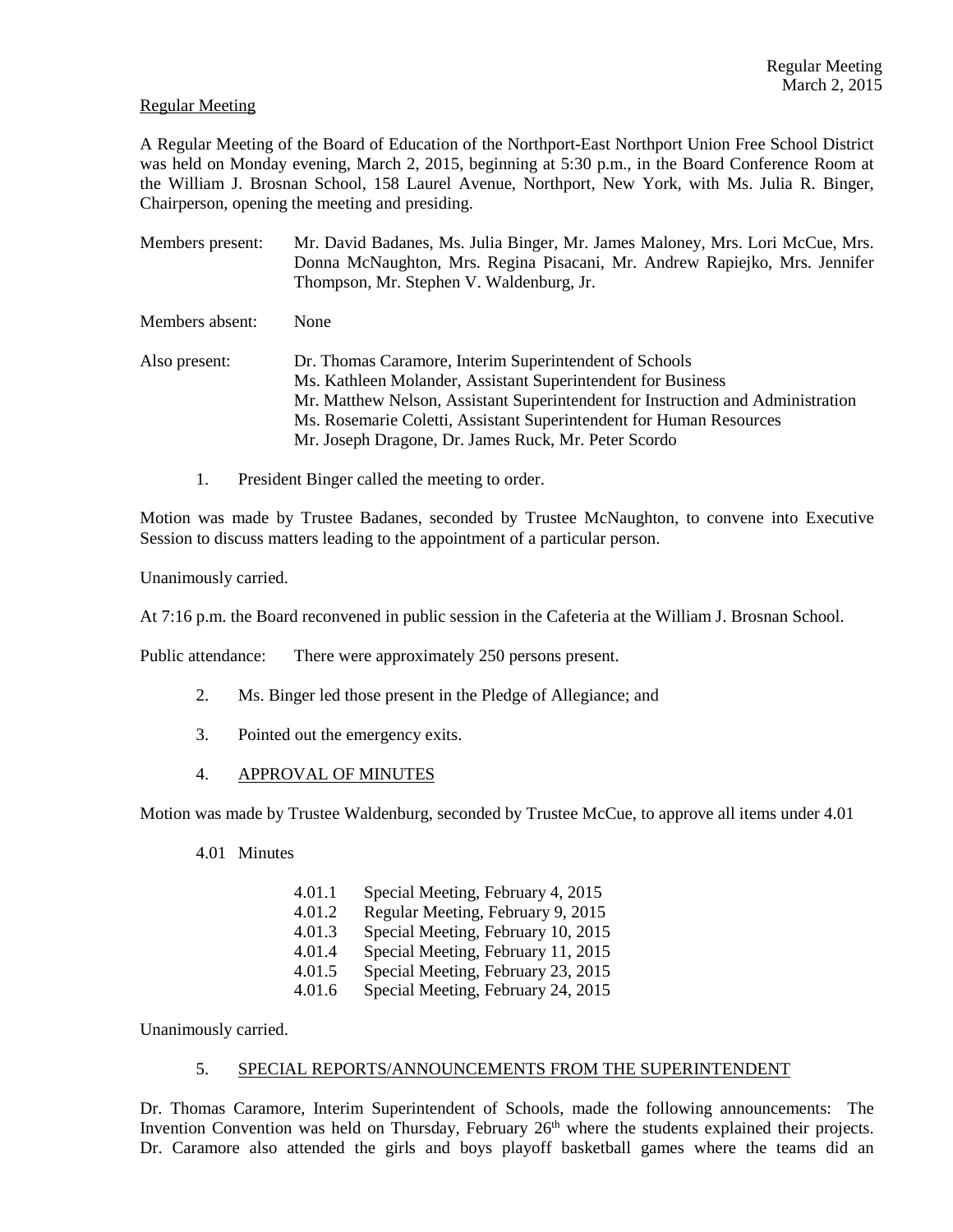outstanding job. Dr. Caramore announced that Pulaski Road Elementary School Teacher Beth Darrel's 4<sup>th</sup> Grade class was featured in the Kidsday section of Newsday.

 5.01 President Binger announced the upcoming Board of Education meetings scheduled for March 9<sup>th</sup>, March 16<sup>th</sup>, March 23<sup>rd</sup> and April 1<sup>st</sup>.

# 6. COMMUNICATIONS

 6.01.1 E-mail from PTA Council, received February 13, 2015, re: PTA Council's Position on Full Day Kindergarten

Ms. Hatch read a letter to the Board from PTA Council in support of full day kindergarten.

## 7. PUBLIC PARTICIPATION

| Thanked the Board and Superintendent Search Committee for their<br>diligent work on the new superintendent search process. Ms. Blanck<br>stated that the teachers were present as a show of solidarity stating that<br>they go back to the negotiating table on Wednesday with the mediator and<br>they are hopeful that a resolution can be met. Ms. Blanck also thanked<br>the parents for their efforts for a full day kindergarten.<br>Read a letter to the Board regarding sick leave banks established when |
|-------------------------------------------------------------------------------------------------------------------------------------------------------------------------------------------------------------------------------------------------------------------------------------------------------------------------------------------------------------------------------------------------------------------------------------------------------------------------------------------------------------------|
|                                                                                                                                                                                                                                                                                                                                                                                                                                                                                                                   |
| employees are faced with catastrophic illnesses or illnesses of family<br>members. Ms. Howard stated that the Board should be mindful of all<br>employees and compassion should be demonstrated to all employees.                                                                                                                                                                                                                                                                                                 |
| Thanked Dr. Caramore for meeting with him regarding full day<br>kindergarten. Mr. Stein stated that being heard is important for the<br>community.                                                                                                                                                                                                                                                                                                                                                                |
| Stated that she provided an updated to Trustee Thompson regarding the<br>status of the District fields. Ms. Gardiner stated that no funding was put<br>in budgets for upgrades and a plan needs to be made over the next few<br>years.                                                                                                                                                                                                                                                                            |
|                                                                                                                                                                                                                                                                                                                                                                                                                                                                                                                   |

Dr. Caramore stated that he is concerned with safety issues first and then come up with a plan to address the issues. Dr. Caramore stated that the quickest way to move forward would be through a bond vote.

| Mike Gozelski | Stated his concern about the District fields that the fields and stated the  |
|---------------|------------------------------------------------------------------------------|
| Parent        | the District and community should find a way to work together.               |
| Tracy Bernson | Asked if it would be better to have a bond vote for the fields on the day of |
| Parent        | the budget vote.                                                             |

Dr. Caramore stated that it would not and that the initiative should be to upgrade the infrastructure across the board.

| Stephanie Ferland | Stated that she was upset about the teacher who spoke regarding the sick |
|-------------------|--------------------------------------------------------------------------|
| Parent            | leave bank and asked for an answer as to what happened to those sick     |
|                   | days donated.                                                            |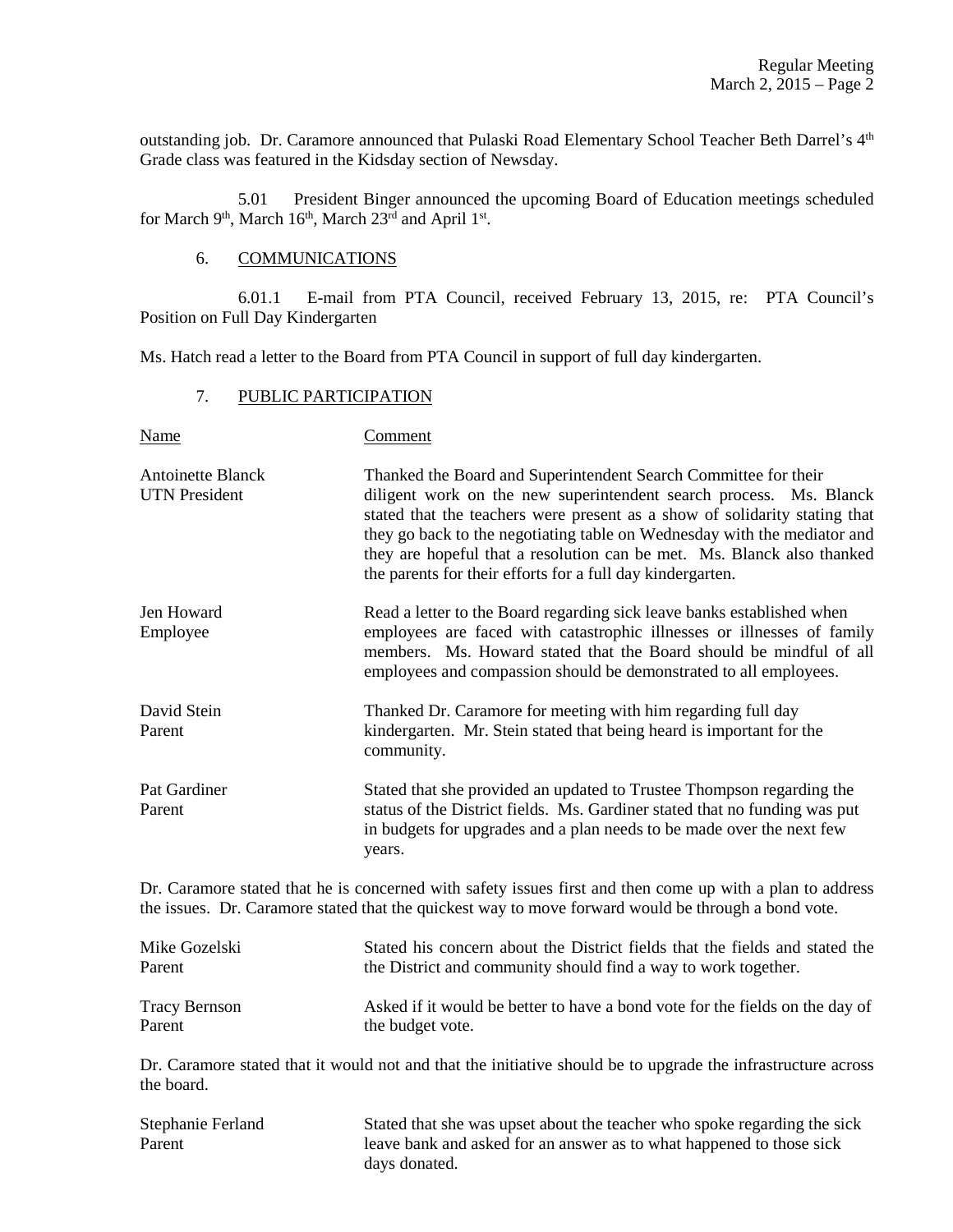Dr. Caramore stated that he was not at the District when the sick bank was established and noted that it is very difficult to make generalizations in terms of sick days.

Mary Gilmore Stated that the Board did not have to give Dr. McDermott her sick time. Parent

Trustee Badanes stated that the District made out better regarding the settlement with Dr. McDermott.

Carrie Pearlman Asked the Board to consider a start date to the 2015 school calendar after Parent Labor Day noting that many families have already made summer plans in advance and there was not enough adequate notice.

## 8. SUPERINTENDENT'S REPORT, GENERAL - FOR BOARD ACTION

Motion was made by Trustee McCue, seconded by Trustee Waldenburg, to approve items 8.01 through 8.04.

 8.01 Approving the Personnel Actions Report, dated March 2, 2015, attached and made part of the official minutes.

President Binger announced the following retirements: Martha Brueggemann, Family and Consumer Sciences Teacher; Mary Cerussi-Friess, Elementary Teacher; Carol Chorney, Speech Pathologist; Remy D'Esposito, Music Teacher; Alyne DiVito, ESL Teacher; Michael Friess, Social Studies Teacher; Donna Marenus, Special Education Teacher; Karen Polk, Reading Teacher; Diane Sander, Elementary Teacher; Janet Williams, Physical Education Teacher; and Diane Radimer, Teaching Assistant.

- 8.02 Approving Schedule J, Committee on Special Education
- 8.03 Adopting the proposed School Calendar for 2015-2016

 8.04 Appointing the following staff members to serve as Dignity for All Students Act Coordinators for the 2014-2015 school year:

Northport High School – Irene McLaughlin, Terrence Hinson, Shannon Dantuono, Denise Keenan, Dan McKeon, Dan Danbusky, Katherine Teubner, Sean Boylan Northport Middle School – Tim Hoss, Chelsea Brown, Darcy Pattison East Northport Middle School – Pat DeStefano, Catherine Siletti, Theresa Braun, Mary Kleczka Bellerose Avenue School – Lori Beekman, Alan Tener, Lisa Quartararo Dickinson Avenue School – Patricia Essenfeld, Caitlin Bisulca, Christie Moser Fifth Avenue School – Tom Harrison, Beth Theofield, Melanie Fisher Norwood Avenue School – Michael Genovese, Nicole Barbier-Adil, Beth Dragone Ocean Avenue School – Sabina Larkin, Theresa Pellegrino, Cori Scheidt Pulaski Road School – Jeff Haubrich, Jim Durand, Marti White

Vote on Trustee McCue's motion to approve items 4.01 through 4.04 was unanimously carried.

Motion was made by Trustee Thompson, seconded by Trustee Maloney, to approve all item under 8.05:

8.05 Receiving for a second reading and adopting the following policies:

- 8.05.1 Policy #5550 "Student Privacy"
- 8.05.2 Policy #0300 "Accountability"
- 8.05.3 Policy #1400 "Public Complaints"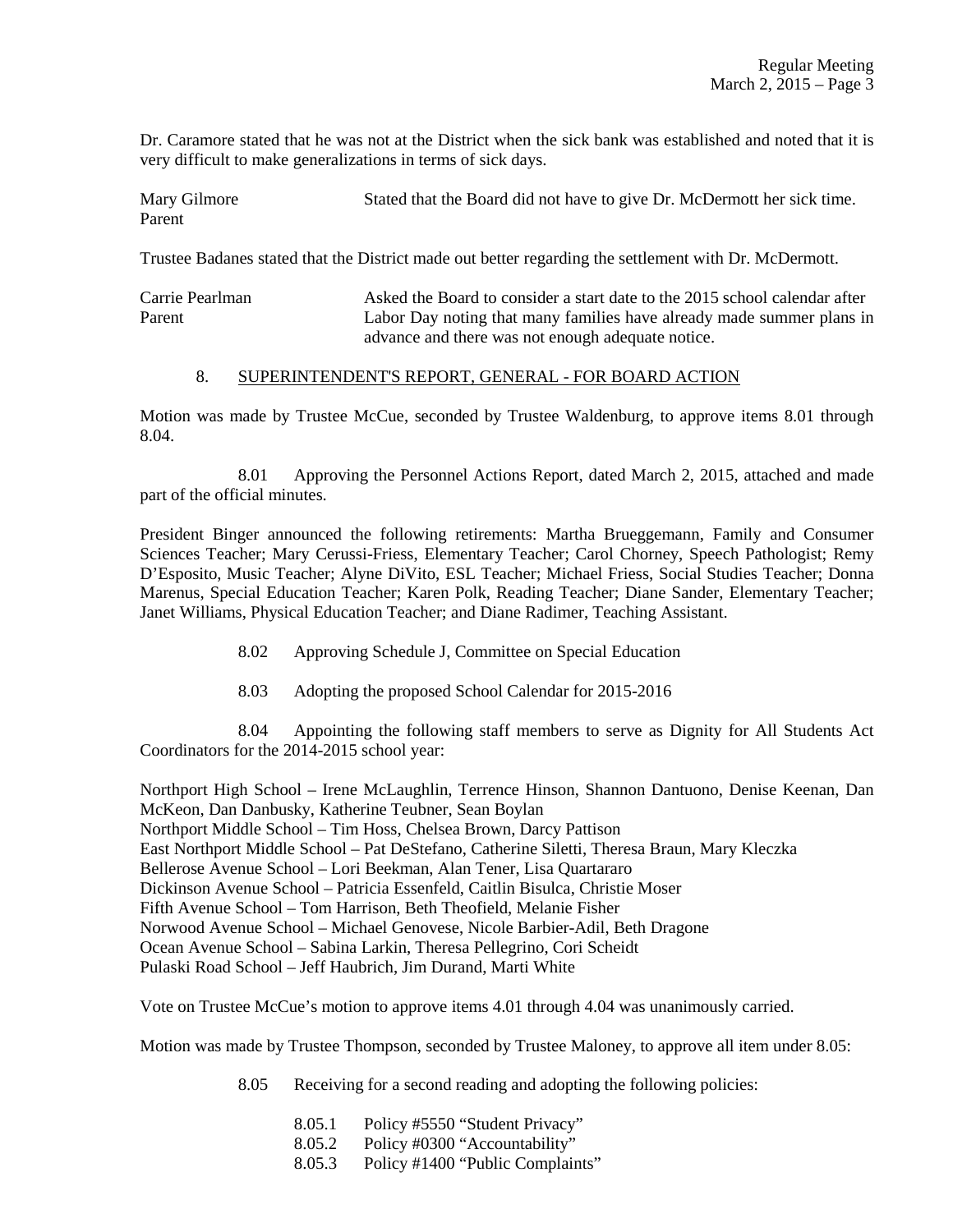Motion was made by Trustee Waldenburg, seconded by Trustee Thompson to table item 8.05.3 Policy #1400 Public Complaints.

Unanimously carried.

 8.05.4 Policy #4325 "Academic Intervention Services" 8.05.5 Policy #4511 "Textbook Selection and Adoption" (Replacing Policy #6161.1 Textbook Adoption) 8.05.6 Policy #4750 "Promotion and Retention of Students" (Replacing Policy #5123 Promotion Policy K-12 and Policy #5123.1 Special Promotion Standards for Grades 7 & 8) 8.05.7 Policy #2400 "Board of Education Meetings – Types, Agendas, Procedures and Minutes" (Replacing Policy #2300 Board of Education Meetings – Types, Agendas, Procedures and Minutes, Policy #9270 Conduct of Board Members at Regular Monthly Board Meetings, and Policy #9368.13 Annual Organization Meeting)

Vote on Trustee Thompson's motion to approve all items under 8.05 with the exception of tabled item 8.05.3 was unanimously carried.

Motion was made by Trustee McCue, seconded by Trustee Maloney, to approve all items under 8.06

8.06 Receiving for a first reading the following policies:

 8.06.1 Policy #2100 "School Budget Legal Status" (replacing current policy #9110) 8.06.2 Policy #2160 "School District Officer and Employee Code of Ethics" (revising current policy) 8.06.3 Policy #2200 "Annual Meeting and Election" (replacing current policies #9500, #9530, #9540) 8.06.4 Policy #2410 "Appointed Board Officers" (replacing current policies #9230, #9240) 8.06.5 Policy #2500 "Formulation, Adoption and Amendment of Policies" (replacing current policies #8310, #8320, and #9230) 8.06.6 Policy #2521 "School Board Conferences" (replacing current policy #8350.1)

Motion was made by Trustee McCue, seconded by Trustee Thompson, to revise her original motion and table items 8.06.1 through 8.06.6

Unanimously carried.

Motion was made by Trustee Waldenburg, seconded by Trustee Badanes, to approve item 8.06.7 for a first reading.

 8.06.7 Policy #2250 "Board of Education Sub-Committees (revising current policy)

Unanimously carried.

Motion was made by Trustee Waldenburg, seconded by Trustee Badanes, to approve item 8.06.8 as amended for a first reading.

 8.06.8 Policy #2260 "Citizens Advisory Committees (revising current policy, replacing policy #9141)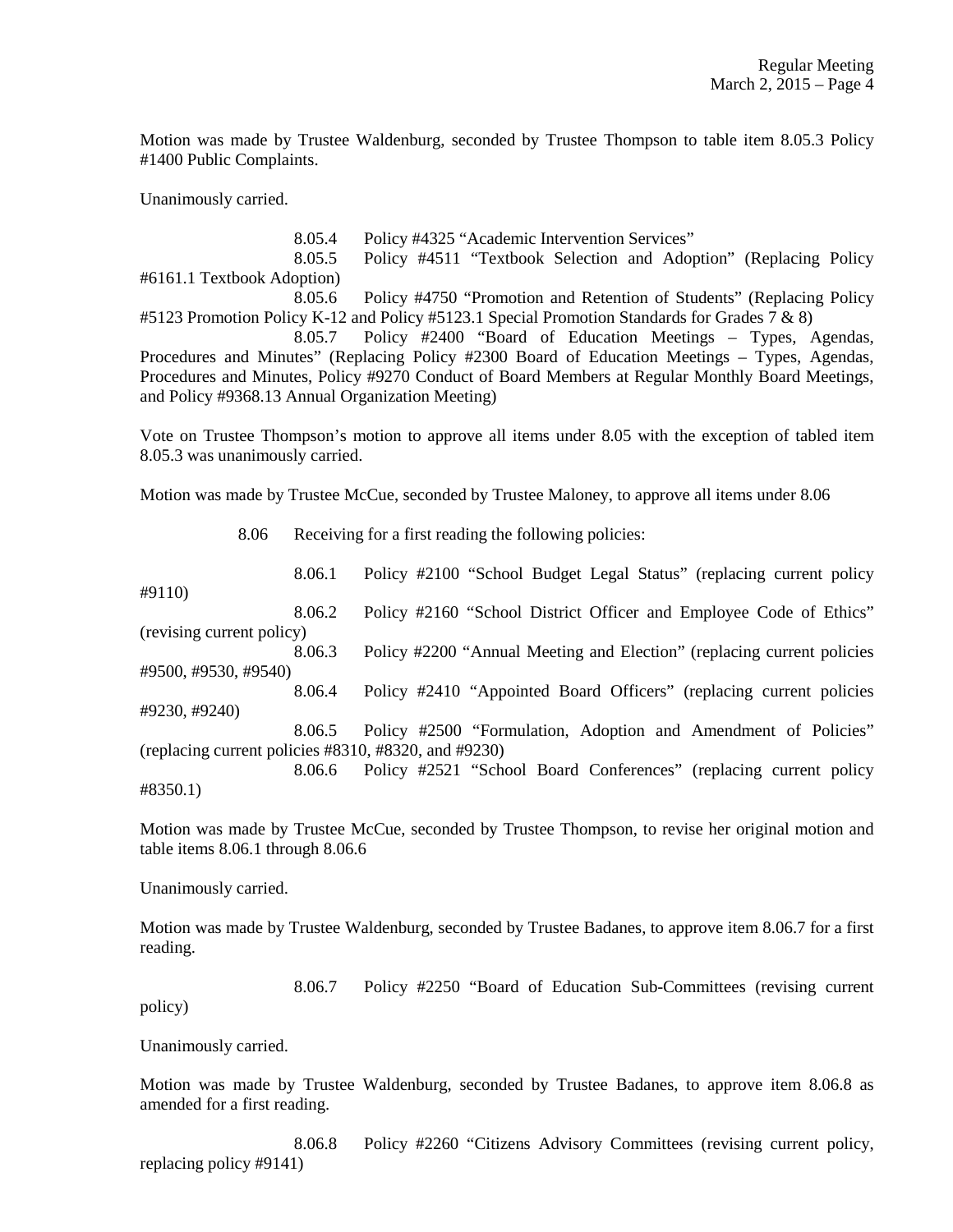Unanimously carried.

Motion was made by Trustee Waldenburg, seconded by Trustee McNaughton, to approve item 8.07

8.07 Approving the following resolution:

 "BE IT RESOLVED, that in accordance with Board Policy and State Regulation, the Board of Education approve the appointment of Mr. Martin Schiff to serve as Impartial Hearing Officer for the purpose of conducting an impartial hearing in accord with Policy 4321, Programs for Students with Disabilities Under IDEA."

Unanimously carried.

Motion was made by Trustee Waldenburg, seconded by Trustee McCue, to approve all items under 9.

### 9. SUPERINTENDENT'S REPORT, FINANCIAL – FOR BOARD ACTION

9.01 Taking specified action on the following BIDS:

## EDUCATIONAL

- 9.01.1 AWARD: Athletic Supplies and Equipment
- 9.01.2 AWARD: Athletic Apparel
- 9.02.3 AWARD: Technology Supplies & Equipment
- 9.02.4 AWARD: Physical Education Supplies & Equipment
- 9.02.5 AWARD: Art Supplies & Equipment
- 9.02 Approving transfer of general fund appropriations in the 2014-2015 budget
- 9.03 Receiving the following donations to the District:
	- 9.03.1 \$500.00 from Mark Tracy to the Judith Tracy Scholarship

 9.04 Approving the Claims Auditor's Report of Warrants and Schedule of Claims for payments dated:

December 31, 2014 (Payroll Trust & Agency Warrant – Non Cash Life), January 2, 2015 (Payroll Trust & Agency Warrant), January 15, 2015 (Accounts Payable Warrant), January 16, 2015 (Payroll Trust & Agency Warrant), January 30, 2015 (Payroll Trust & Agency Warrant), January 30, 2015 (Accounts Payable Warrant), January 2015 (Claims Audit Report)

 9.05 Approving Claims Auditor's Report – Payroll Audit for Payroll Distribution/Audit dated January 16, 2015 (ENMS)

 9.06 Approving a Supplementary Education Services Agreement between the Northport-East Northport Union Free School District and American Arbitration Association (HR)

 9.07 Approving a Supplementary Education Services Agreement between the Northport-East Northport Union Free School District and Jungle Bob Enterprises, Inc. (FAS)

9.08 Approving the following resolution:

 "BE IT RESOLVED, that the Board of Education hereby gratefully accepts a donation of \$369 from Northport-East Northport residents whose names are more fully set forth in the attached document,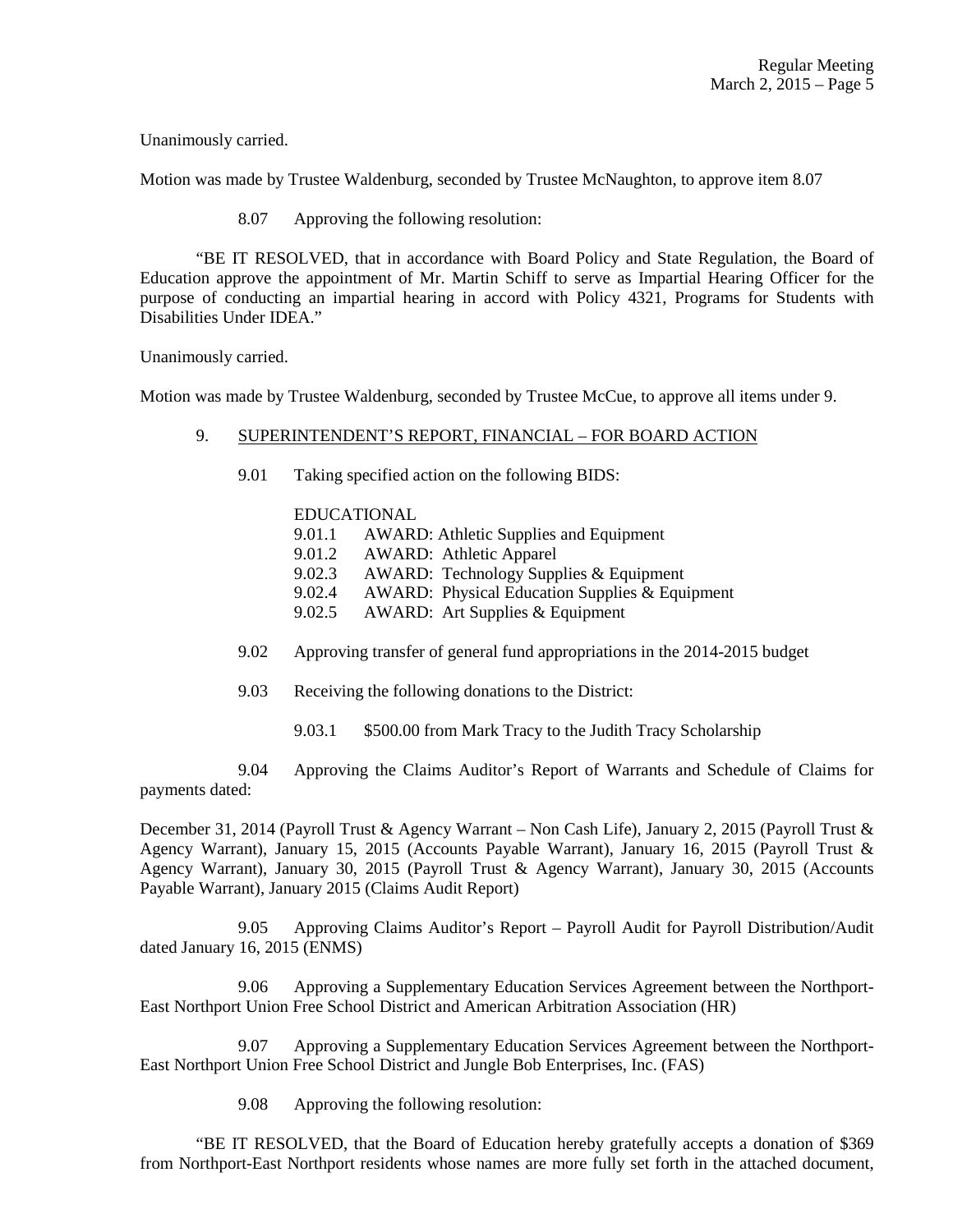for the purposes of covering the cost of tickets for the Ocean Avenue Elementary School class field trip on February 10, 2015 and increase the 2014-2015 budget code A2110.4010.00.2901 by \$369 for this purpose.

 BE IT RESOLVED, that the Board of Education hereby approves an increase in the revenue code A2705 of the 2014-2015 budget by \$369 with the understanding that this increase in revenue is the result of donations from Northport-East Northport residents."

 9.09 Approving a Rider to Agreement and Agreement between the Board of Education of the Northport-East Northport Union Free School District and NationsClassroom, LLC (ENMS)

 9.10 Approving an Educational Theater Agreement between the Northport-East Northport Union Free School District and John W. Engeman Theater at Northport (DAS)

9.11 Approving the following resolution:

 "RESOLVED, that the Board of Education accept the donation of \$575 from the Association of Suffolk County Supervisors for Educational Technologies, Inc. toward the purchase of a SMART TV and increase the 2014-2015 budget code A2110.5030.11.0200 by \$575 for this purpose.

 RESOLVED, that the Board of Education hereby approves an increase in the revenue code A2705 of the 2014-2015 budget by \$575 with the understanding that this increase in revenue is the result of an award for Rose Florio's participation in Bright Light Shark Tank competition."

 9.12 Authorizing the Board President to sign a contract with the following school district to provide health services for Northport-East Northport students attending school in that district during the 2014-2015 school year:

 9.12.1 Jericho Union Free School District, sixteen (16) students attending Long Island Lutheran MS/HS @ \$990.55, totaling \$15,848.80

 9.13 Approving a Supplementary Education Services Agreement between the Board of Education of the Northport-East Northport Union Free School District and Journeys Into American Indian Territory (DAS)

 9.14 Approving the 2014-2015 health service charge for out-of-district students attending district nonpublic schools at \$861.69 per pupil and authorizing the Superintendent of Schools to execute contracts with school districts indicated in the attached memorandum in the amounts specified.

 9.15 Authorizing the administration to survey the community to determine the extent of need for a school breakfast program for the 2015-2016 school year

9.16 Approving the following resolution:

 "BE IT RESOLVED, that the Board of Education hereby gratefully accepts a donation of \$453 from Northport-East Northport residents whose names are more fully set forth in the attached document, for the purpose of students attending field trips to the New York Hall of Science and the Long Island Aquarium as an alternative to the trip to Greenkill Outdoor Education Center February 26, 2015 to February 27, 2015 and increase the 2014-2015 budget code A2110.4161.23.2902 by \$453 for this purpose.

 BE IT RESOLVED, that the Board of Education hereby approves an increase in the revenue code A2705 of the 2014-2015 budget by \$453 with the understanding that this increase in revenue is the result of donations from Northport-East Northport residents."